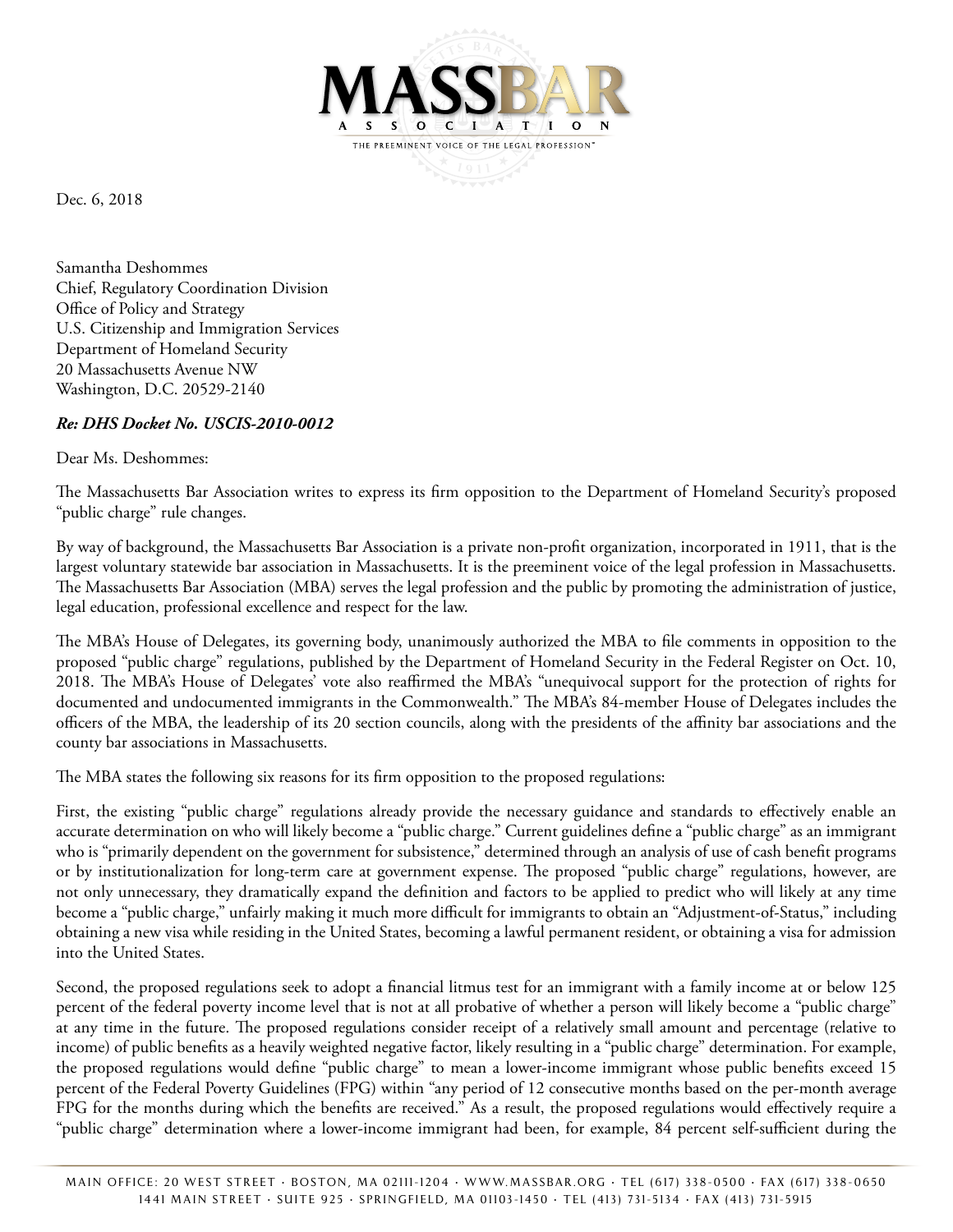applicable 12-consecutive-month period, thereby discounting the fact that the immigrant was "primarily" supporting him or herself financially. Furthermore, the proposed regulations are defective in that they fail to require, as a countervailing strong positive factor, evidence of that immigrant's financial self-sufficiency prior or subsequent to the 12-consecutive-month period, to prevent penalizing an immigrant for what may have constituted a brief period of financial hardship. Therefore, as discussed above, the proposed financial litmus test for lower-income immigrants would constitute an unfair and inappropriate departure from the current guidelines that define a "public charge" as an immigrant who is "primarily dependent on the government for subsistence."

Third, the proposed regulations would unfairly consider the receipt of a fee waiver related to adjudication and naturalization services and immigration benefit forms as a basis for denying an application for an Adjustment-of-Status. Including fee waivers as a negative factor would improperly place lower-income immigrants in the untenable position of choosing between their fundamental right to access to justice in immigration-related adjudication proceedings and naturalization services versus being determined a "public charge" by receiving a needed fee waiver, with the resulting adverse consequence of a denial of an Adjustment-of-Status.

Fourth, except in limited circumstances, the proposed regulations fail to establish clear and uniform criteria for how Department of Homeland Security adjudicators are to weigh and apply factors when making, in effect, a prediction about whether an immigrant would likely at any time in the future become a "public charge." In many case-related situations, the proposed regulations authorize Department of Homeland Security adjudicators to use unbridled discretion in how they weigh and balance the positive and negative factors when making a prediction about whether an immigrant would likely become a "public charge" in the future, resulting in the very substantial risk of substantively disparate results and unfair denials.

Fifth, the proposed regulations, if adopted, will undoubtedly adversely impact the health and basic human needs of many immigrants and their families, while also negatively affecting the communities in which they reside. Under the proposed regulations, receipt of critically important public benefits to serve the basic human and health needs of immigrants and their families, including food stamps under the Supplemental Nutrition Assistance Program (SNAP), non-emergency Medicaid, Medicare Part D Low-Income Subsidy (a prescription drug program for the elderly and disabled), and housing assistance, including heating assistance and Section 8 vouchers, would serve as the basis for denying an application for an Adjustment-of-Status. See, for example, the careful study and analysis by the City of Boston, through its Planning and Development Agency, of the anticipated significant harm and serious economic, health and family unity-related consequences on the affected immigrant population residing in Boston, as well as on the City of Boston itself from adoption of the proposed regulations. *Impact of Proposed Federal Immigration Rule Changes on Boston: Public Charge Test for Inadmissibility*. www.boston.gov/departments/immigrant-advancement ("Local Impact Analysis"). The findings from Boston's study reinforce the compelling need for, and requirement that, before finalizing the proposed regulations, the Department of Homeland Security should engage in a national impact study, similar to the City of Boston's study, analyzing the nature and extent of the harmful economic, health and family unity-related effects of the proposed regulations on immigrants and their families, and on the communities in which they reside, and then modify or withdraw the proposed regulations based on what is learned.

Sixth, due to the extensive list of newly proposed negative factors, especially related to an immigrant's use of certain federal programs, the proposed regulations will also have a significant chilling effect on immigrant families' willingness to access governmental benefits and programs needed to address their basic human needs. Many immigrants will refuse or disenroll from essential benefits and programs for themselves and their children that they are legally eligible to receive, because of the fear they will be deemed a "public charge," resulting in a denial of an Adjustment-of Status, and potentially deportation. This is not only an educated prediction. A number of current credible reports support that this is already occurring in anticipation of the proposed regulations taking effect.

Additionally, transmitted herewith, please find the comments of the MBA's Access to Justice Section Council, Criminal Justice Section Council, Solo/Small Firm Law Practice Management Section Council and the Juvenile & Child Welfare Section Council, who speak from experiences in their individual areas of practice.

### **Access to Justice Section Council:**

The Access to Justice Section Council of the Massachusetts Bar Association writes in strong opposition to the Department of Homeland Security's proposed "public charge" rule change. This policy will undermine access to essential health, nutrition and housing programs for immigrants and their families, who will be fearful of seeking these services. Without access to these necessities, families will be unable to meaningfully contribute to our communities. As such, this proposed rule change runs counter to our nation's most fundamental values.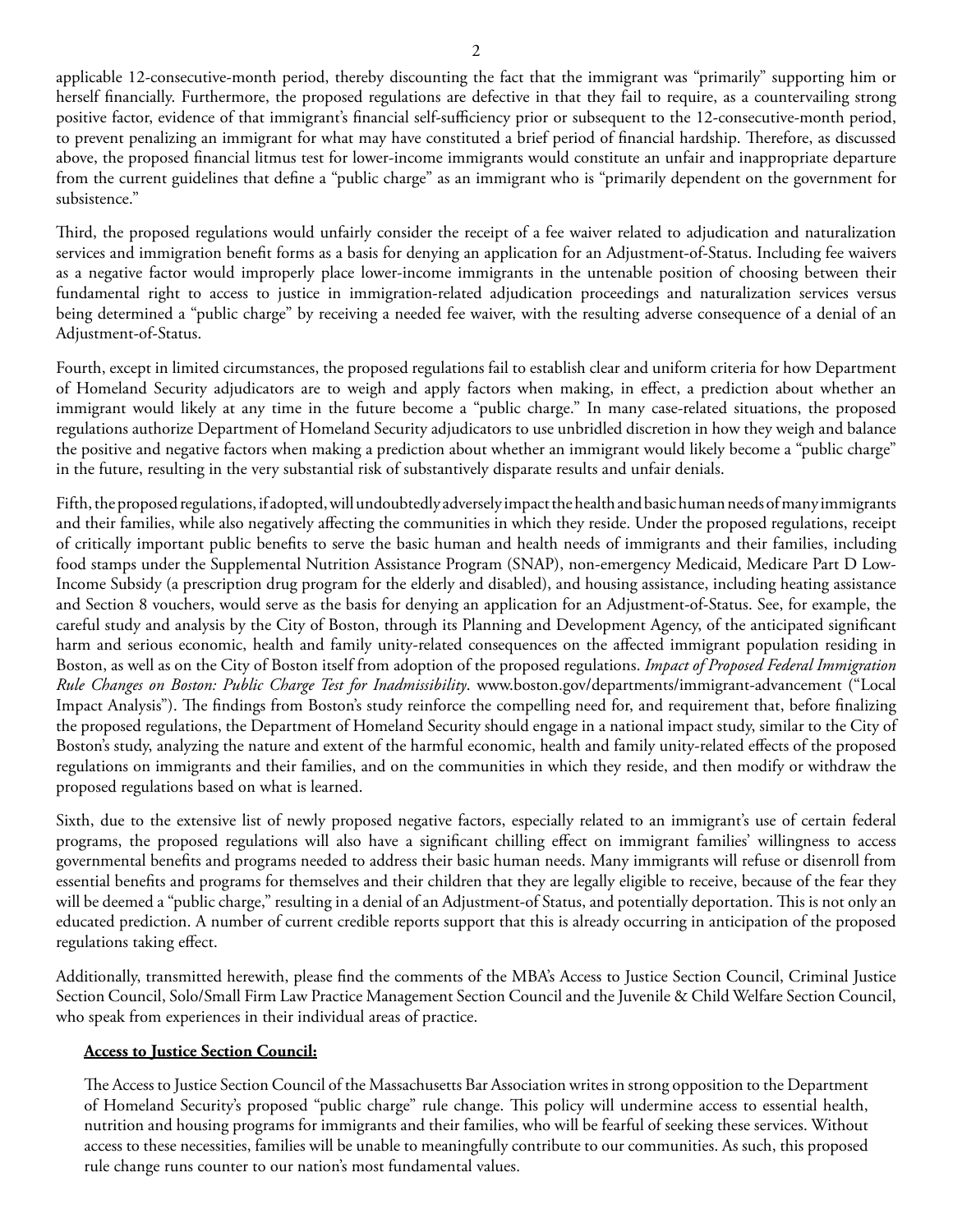The proposed "public charge" rule change would discourage eligible immigrants from accessing essential nutrition, housing and health care assistance for themselves and their citizen children. Families' withdrawal from programs that provide basic necessities for them and their children will not only harm the families in question, but our nation as a whole. A lack of access to food services can lead to malnutrition and reduced productivity for children at school and adults at work. A lack of access to housing resources can result in housing instability and homelessness. A lack of access to health care assistance can lead to a loss of patients at health centers, use of emergency rooms for primary care, poor health outcomes resulting from delayed treatment, and the spread of communicable diseases.

The ability to obtain services for basic necessities, when needed, will ensure that eligible immigrant families and their children can meaningfully participate in, and contribute to, our nation's communities. Yet, the proposed rule change would force many eligible immigrant families to choose between the services to which they and their citizen children are legally entitled and seeking a green card to live and work legally in the United States. This proposed rule change would come at a great expense to contributing members of our society and the nation as a whole, and so we strongly oppose its implementation.

### **Criminal Justice Section Council:**

The Criminal Justice Section Council of the Massachusetts Bar Association strongly opposes the Department of Homeland Security's proposed rule change to "public charge" determinations.

First, the proposed "public charge" regulations would have an adverse impact on law enforcement and prosecutions because restrictions of this nature tend to drive people underground and discourage them from participating in public life or seeking help from public officials. As a result, victims and witnesses to crime will be less likely to come forward. In a 2013 survey, 70 percent of undocumented immigrants reported they are "less likely" to report crimes to law enforcement because they fear questions about their immigration status.1 Human trafficking and domestic violence are serious problems in all states, and immigrant workers are sometimes abused, exploited or put into dangerous situations by unscrupulous employers. The proposed "public charge" regulations would exacerbate the reluctance of victims and witnesses to come forward or engage with law enforcement to protect themselves or others. While there are some exceptions in the proposed regulations for immigrants who qualify for relief under the Violence Against Women Act or are eligible for U-Visas,<sup>2</sup> this will not be enough to protect many victims, who typically are poor, do not have legal counsel and are not knowledgeable about their rights.

Second, a recent study shows the proposed changes will harm countless immigrant families that include naturalized citizens and individuals born in the United States.<sup>3</sup> People in financially dire and life-threatening health-related situations are already giving up Medicaid, SNAP and other critical benefits because they fear deportation. Families with noncitizen children, or adults who are victims of abuse, trafficking and other trauma, are afraid to seek medical assistance. No family, however, should have to sacrifice the health of a child or parent as a prerequisite for a green card.

Third, victims of domestic violence and sexual assault often fall into poverty when they leave their abusive partners because they are unable to work to maintain their housing and health.<sup>4</sup> SNAP is a crucial benefit for victims of violence. In a 2017 survey of service providers for victims of violence, 80 percent of respondents reported that most domestic violence victims they served relied on SNAP to help address their basic needs and to establish safety and stability.<sup>5</sup> If victims do not receive necessary resources to maintain their well-being, they may be compelled to return to an abusive relationship if they become homeless or destitute.<sup>6</sup> The proposed regulations would eviscerate state and federal victim protections by removing the safety net of public benefits needed to keep victims and their children safe.

<sup>1.</sup> Theodore, Nik, "Insecure Communities: Latino Perceptions of Police Involvement in Immigration Enforcement," (May 2013) available at http:// www.policylink.org/sites/default/files/INSECURE\_COMMUNITIES\_REPORT\_FINAL.PDF.

<sup>2.</sup> INA 212(a)(4)(E), and proposed 8 CFR 212.25.

<sup>3.</sup> *See*, Roche, Vaquera, White, Rivera, "Impacts of Immigration Actions and News and the Psychological Distress of U.S. Latino Parents Raising Adolescents," (May 2018), available at https://www.ncbi.nlm.nih.gov/pubmed/29503033.

<sup>4.</sup> See, e.g., Eleanor Lyon, "Welfare, Poverty and Abused Women: New Research and its Implications, National Resource Center on Domestic Violence," (Oct. 2000), available at https://vawnet.org/material/welfare-poverty-and-abused-women-new-research-and-its-implications.

<sup>5.</sup> Goodman, S., "The Difference Between Surviving and Not Surviving: Public Benefits Programs and Domestic and Sexual Violence Victims' Economic Security," (Jan. 2018), available at https://vawnet.org/material/difference-between-surviving-and-not-surviving-public-benefits-programsand-domestic-and.

<sup>6.</sup> *See* Eleanor Lyon, "Poverty, Welfare and Battered Women: What Does the Research Tell Us?," National Electronic Network on Violence Against Women 1 (Dec. 1997).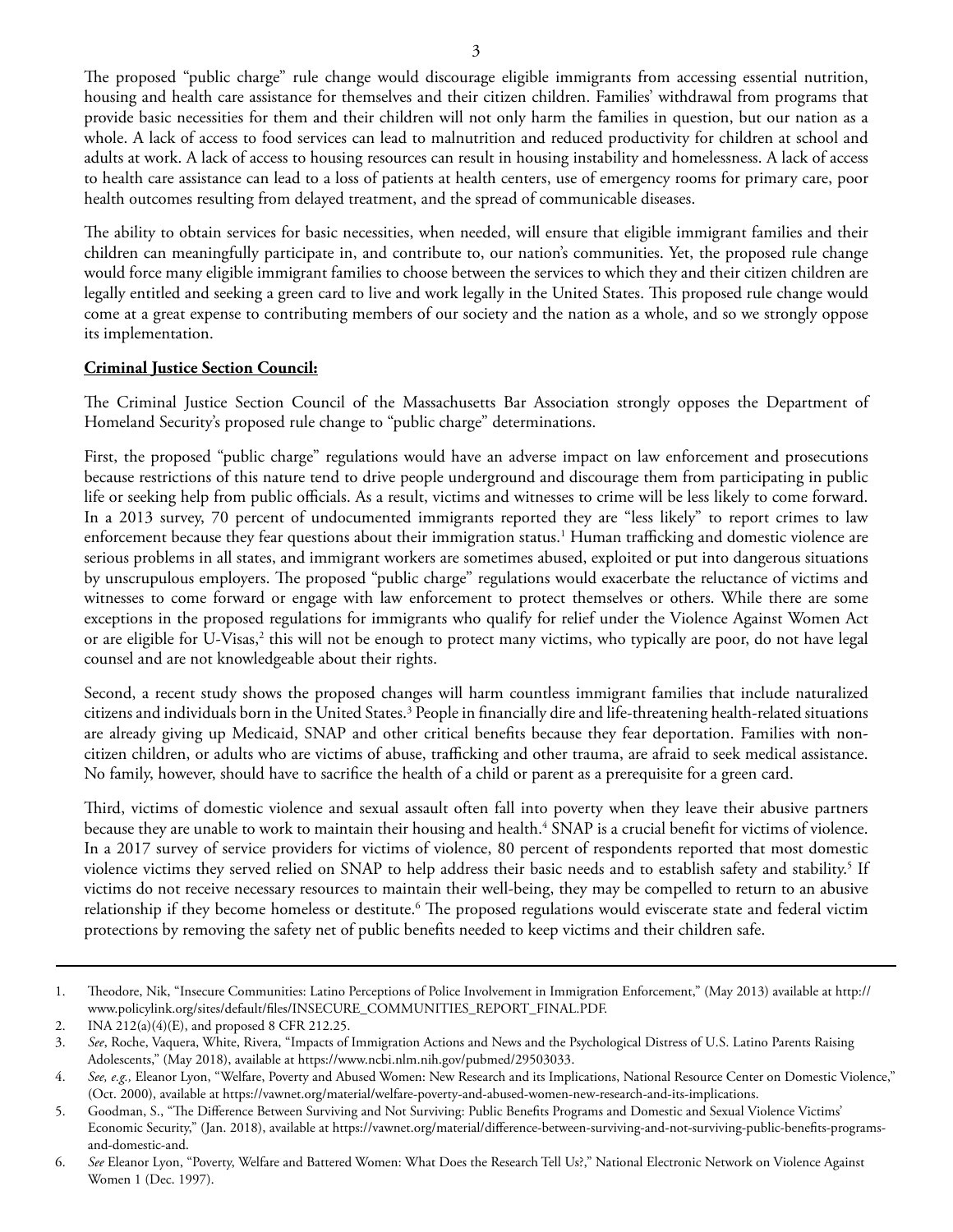## **Solo/Small Firm Law Practice Management Section Council:**

The Solo/Small Firm Law Practice Management Section Council of the Massachusetts Bar Association writes in strong opposition to the Department of Homeland Security's proposed "public charge" rule change.

On Oct. 10, 2018, the Secretary for the Department of Homeland Security published a proposed rule for determining an intending immigrant's admissibility on "public charge" grounds. This rule, which would apply to individuals adjusting status while in the United States, differs from the current rule, which allows immigrants to demonstrate that they will not be a "public charge" through submission of an affidavit of support by the Petitioner (and sometimes a joint sponsor as well), that includes evidence of assets or income that meet 125 percent of the FPG. The proposed rule is not quantitative and appears to be more "qualitative," although, in fact, it is very vague as to the guidelines that would be used to determine whether or not an immigrant may become a "public charge." Its list of applicable benefits and programs, however, is specific enough to cause significant concern in the immigrant community.

First, DHS is proposing to define a "public charge" as an alien who receives one or more public benefits, as defined in 8 CFR 212.21(b).237. DHS believes that a person should be considered a "public charge" based on the receipt of financial support through government funding (i.e., public benefits or programs). (See page 93). The alien should "not depend on public resources to meet their needs, but rather rely on their own capabilities and the resources of their families, their sponsors, and private organizations" (see page 5). Specifically, as indicated above, DHS would consider receipt of cash benefits and the following non-cash benefits: Nonemergency Medicaid, Premium and Cost Sharing Subsidies for Medicare Part D; SNAP; benefits provided for institutionalization for long-term care at government expense; and housing programs, including Section 8 Housing Assistance under the Housing Choice Voucher Program, Section 8 Project-Based Rental assistance (including Moderate Rehabilitation), and Subsidized Public Housing (see pages 98-99).

DHS plans to measure an immigrant's likelihood of use of these federal, state or local safety net programs "depending on the particular facts and circumstances of each case" (see page 161). Some factors it would consider are: One's age, marriage, income and being uninsured with a medical condition requiring extensive treatment. However, what is missing from the proposed rule are practical and clear guidelines as to how USCIS adjudicators would weigh these factors.

Further, the proposed regulations have effectively generated fear among immigrant parents who now are unsure about making use of safety net systems without becoming a "public charge." They may, as a consequence, avoid them altogether, choosing instead to live in substandard conditions with their U.S.-born children, even though those children may be entitled to benefits, such as Medicaid, Children's Health Insurance Program, SNAP, Federal Rental Assistance or other programs. As a result, this could become a public health issue (see page 99). For example, intending immigrants could refuse to receive disaster cash assistance — which is one of the exemptions of the proposed regulations (see page 39).

In regard to possible economic advantages of the proposed "public charge" regulations, the proposal claims that it would bring savings of \$35.78 per petitioner. It fails, however, to indicate how substantial the percentage of applicants who would actually be denied because of a "public charge" determination would be (see page 18). The vagueness of this proposal has stirred up fear and confusion among immigrants — a very high cost considering that the proposed regulations would stop a relatively very small amount and percentage of public benefits from being disbursed, since, currently, most immigrants do not qualify for state or federal benefits.

This proposal also generates concerns related to the safety of the general population. Asylum and other non-immigrant applicants could stop seeking the assistance of law enforcement agencies and the courts if they fear that by doing so, they could be labeled a "public charge."

### **Juvenile/Child Welfare Section Council:**

The Juvenile & Child Welfare Section of the Massachusetts Bar Association is comprised of attorneys engaged in the practice of child welfare and juvenile delinquency law. We have members who are prosecutors, public defenders, and solo practitioners. We represent and work with mothers, fathers and children, many of whom are immigrants or children of immigrants. We interact with individuals and clients from diverse, mixed-status families that include United States citizens and immigrants. The majority are also low-income. Typically, our intervention comes at a time of crisis for a family: A family member's struggle with opioid addiction has put a child at risk, a layoff has led to homelessness for a family, a child's outburst at school has led to delinquency charges, and so on. Our advocacy on behalf of our clients is focused on stabilizing, reunifying and fortifying family units.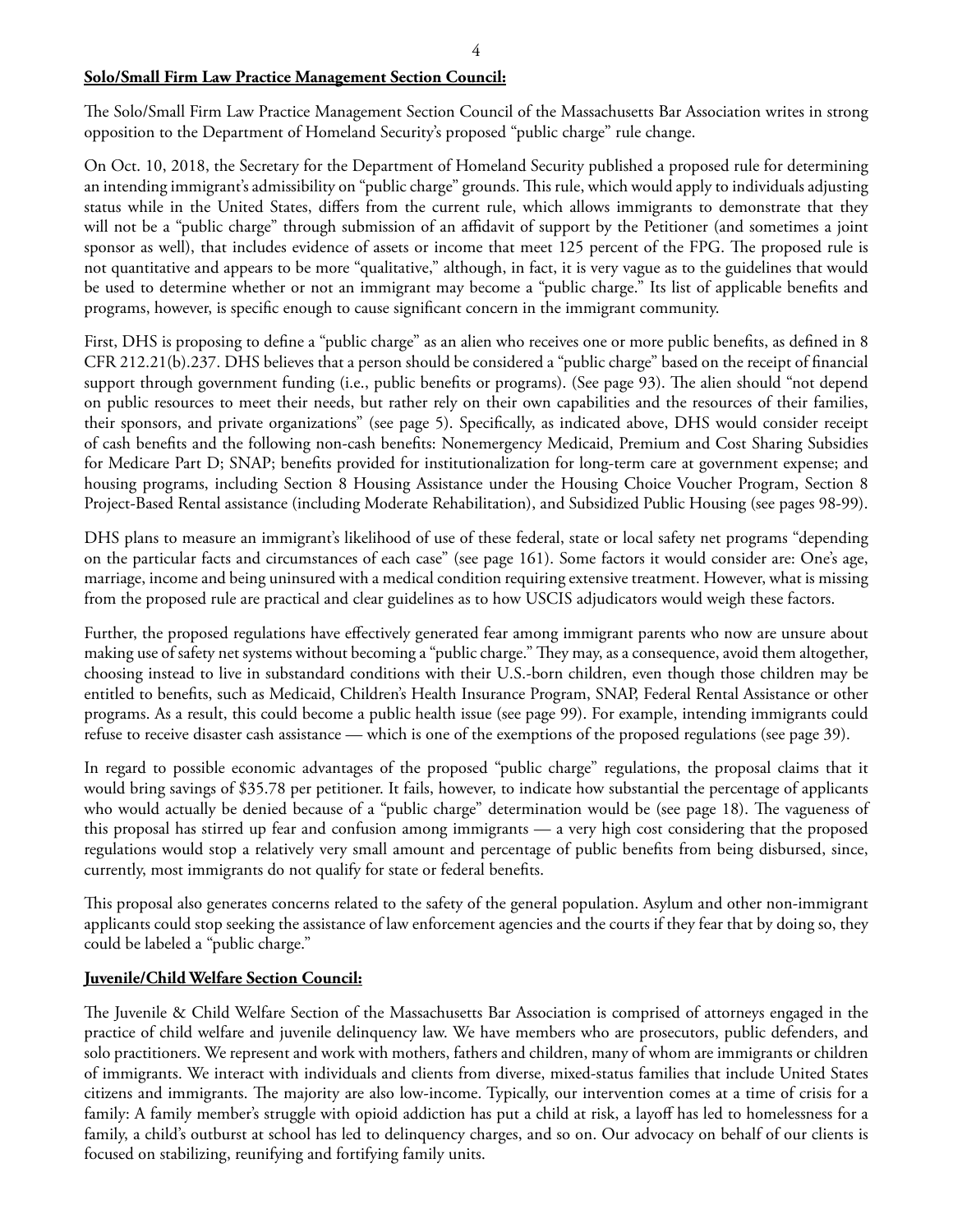In this way, our advocacy is closely tied to the mission of the Commonwealth's Juvenile Courts, where we practice. It is the declared policy of the Commonwealth to strengthen and encourage family life through its Juvenile Courts for the care and protection of children and to provide substitute care of children when the family itself or the resources available to the family are unable to provide the necessary care and protection to ensure the rights of any child to sound health, and normal physical, mental, spiritual and moral development. M.G.L. ch. 119, § 1. Similarly, it is the declared policy of the Commonwealth to treat delinquent children as "children in need of aid, encouragement and guidance" and to bring remedial services to families when a child is delinquent.

Neither our advocacy nor the mission of the Juvenile Court can be accomplished without an array of private and public services — access to which USCIS is proposing in its present rule to close off to our clients. To achieve stabilization of a family in crisis, it is our practice to connect families with services that may include Supplemental Security Income (SSI), Temporary Assistance for Needy Families (TANF), other state and local cash benefit programs for income maintenance, SNAP, and public housing (including Section 8 Housing Choice Voucher Program and Section 8 Project-Based Rental Assistance), as well as non-cash benefits, such as the state's Medicaid insurance program (known as MassHealth) and subsidized housing.

USCIS has acknowledged that "the proposed rule would […] result in a reduction in transfer payments from the federal government to individuals who may choose to disenroll from or forego enrollment in a public benefits program. Individuals may make such a choice due to concern about the consequences to that person receiving public benefits and being found to be likely to become a public charge for purposes outlined under section  $212(a)(4)$  of the Act, even if such individuals are otherwise eligible to receive benefits." *See* Notice of Proposed Rulemaking, Inadmissibility on Public Charge Grounds, 83 FR 51114 (2018) at pg. 51117. We expect, as USCIS has described, that our clients who are immigrants or who belong to mixed-status households will choose to forego enrollment in public benefit programs for fear — whether justified or not — of the "public charge" consequences. The disenrollment or refusal to enroll in public benefits programs will put in further jeopardy families in crisis and make it much more difficult for us to achieve stabilization or reunification of family units. For example, clients may feel compelled to decline needed mental-health related services funded by Medicaid/MassHealth, negatively impacting their ability to regain custody of their child. In practice, the Department of Children and Families is likely to more frequently oppose reunification of a child with his or her parents when parents no longer obtain federally-related benefits and programs needed for the health and well-being of their children. Contrary to USCIS's stated aim of encouraging self-sufficiency, the proposed rule is in fact more likely to extend the period of crisis and dependency of our clients.

Extended periods of crisis will be more costly to the commonwealth and the federal government because greater and more expensive resources will be required to stabilize individuals who have faced prolonged periods of crisis. Here is but one example. In Massachusetts, a mother who exposes her child to domestic violence may be found to have neglected her child, and domestic violence in a household is grounds for the Department of Children and Families to remove a child from his or her parents. *Adoption of Ramon*, 41 Mass. App. Ct. 709, 714 (1996) (child had been traumatized through witnessing domestic violence; father's violence started in front of child; father yelled at child; child showed signs of exposure to violence in play therapy.); *Custody of Vaughn*, 422 Mass. 590, 595 (1996) (domestic violence has an undeniable effect on children and children who witness domestic violence suffer a distinctly grievous kind of harm); *Adoption of Larry*, 434 Mass. 456, 468, 471 (2001) (if mother is separated from abuser at time of trial but does not intend to remain separated, still constitutes failure to protect from abuse). Cost-effective benefits, such as SNAP and public housing, may allow a mother who is the victim of domestic violence to separate from her abuser, and, in doing so, retain legal and physical custody of her minor child. These benefits provide a bridge so that the mother may separate and then secure her financial independence through employment. Without access to these public benefits, a mother may be tied financially to her abuser, and her child will necessarily spend a greater period of time in state-funded foster care. The additional expense of foster care and the mental health services that will be required to stabilize the family after prolonged exposure to domestic violence and family separation are far greater than the public benefits a mother might need to initially separate from her abuser.

We believe that USCIS's proposed rule relies on a faulty understanding of what it means for a person to be "selfsufficient." USCIS states that "[t]he primary benefit of the proposed rule would be to help ensure that aliens who apply for admission to the United States, seek extension of stay or change of status, or apply for adjustment of status are self-sufficient, i.e., do not depend on public resources to meet their needs, but rather rely on their own capabilities and the resources of their family, sponsor, and private organizations." *See* 83 FR at pg. 51118. USCIS goes so far as to claim that "[f]ood, shelter, and necessary medical treatment are basic necessities of life. A person who needs the public's